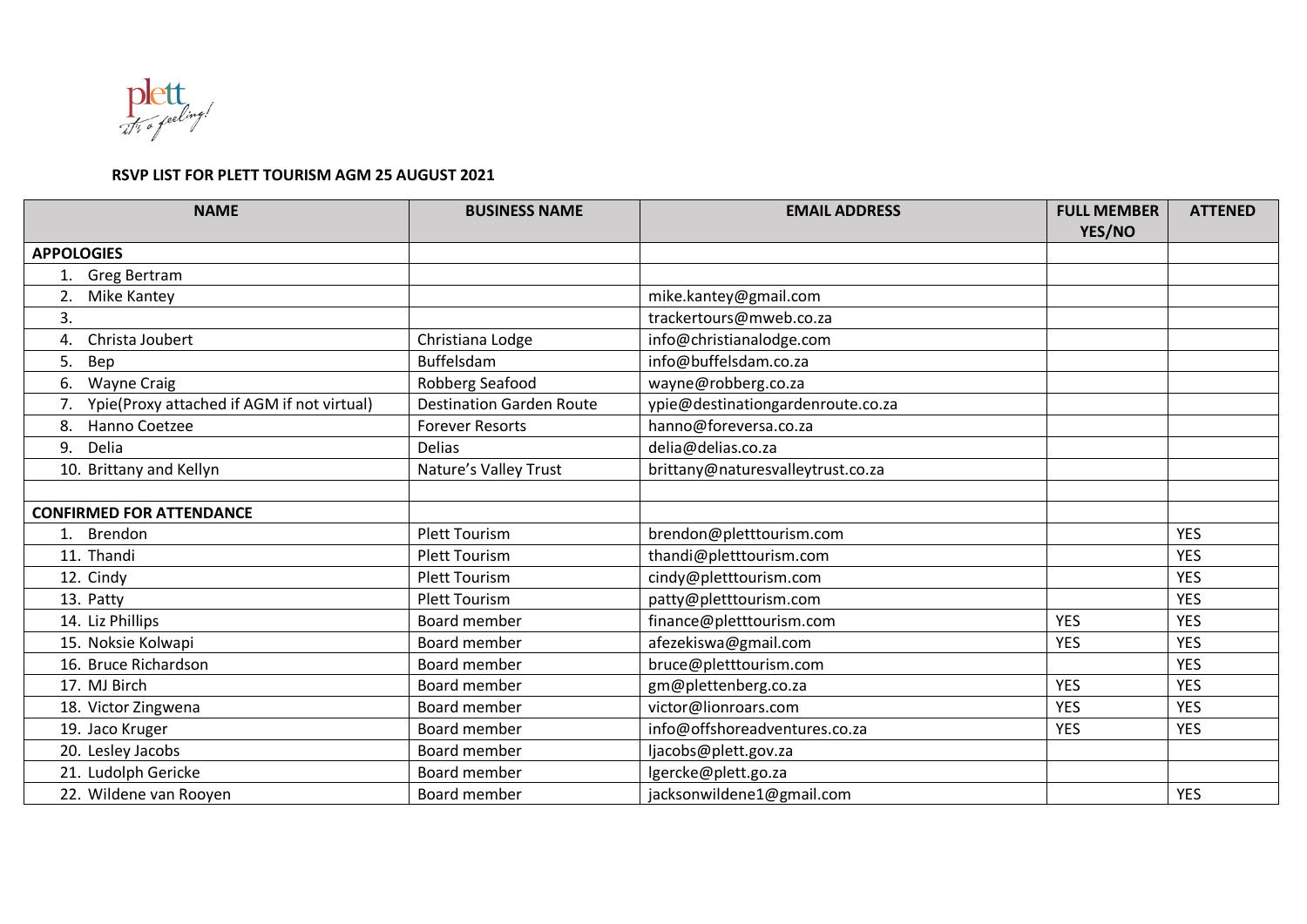

| 23. William Ashurst                   | <b>Board member</b>                             |                                                                            |            |            |
|---------------------------------------|-------------------------------------------------|----------------------------------------------------------------------------|------------|------------|
| 24. Pam Meara                         | Dolphins's Playground                           | info@dolphinsplayground.co.za                                              | <b>YES</b> |            |
| 25. Adrienne Esterhuyse               | Bayside Lodge                                   | stay@baysidelodge.co.za                                                    | <b>YES</b> | <b>YES</b> |
| 26. Wesley Whitehead                  | Nineteen89plett                                 | nineteen89plett@outlook.com                                                |            |            |
| 27. Barend Olivier                    | <b>Beacon Island</b>                            | Barend.Olivier@tsogosun.com                                                | <b>YES</b> | <b>YES</b> |
| 28. Andre De Jager                    | <b>Bayview Hotel</b>                            | Andre@bayviewhotel.co.za                                                   | <b>YES</b> |            |
| 29. Wandisile                         | <b>Bitou Municipality</b>                       | mike.sebezo@gmail.com                                                      |            | <b>YES</b> |
| 30. Vijver Jonck                      | Monkeyland                                      | info@saasa.org.za                                                          | <b>YES</b> |            |
| 31. Ernest Olivier                    | <b>Emily Moon</b>                               | ealexoli4@icloud.com                                                       | <b>YES</b> |            |
| 32. Neils Hendriks                    | Lily Pond                                       | info@lilypond.co.za                                                        | <b>YES</b> | <b>YES</b> |
| 33. Sue Scheepers                     | <b>Bitou River Lodge</b>                        | info@bitou.co.za                                                           | <b>YES</b> |            |
| 34. Judy Phillips                     | Face Adrenalin                                  | judy@faceadrenalin.com                                                     | <b>YES</b> | <b>YES</b> |
| 35. Paul Duverge                      | Skyvilla                                        | gm@skyvilla.co.za                                                          |            |            |
| 36. Nicole Tunmer                     | The Liz Mcgrath Collection                      | nicole@collectionmcgrath.com                                               | <b>YES</b> | <b>YES</b> |
| 37. Neil van Deventer and Elle Redman | <b>Ocean Sailing Charters</b>                   | marketing@oceansailingcharters.co.za                                       | <b>YES</b> |            |
| 38. Philippa Glazer                   | Soulshine                                       | philippaglazer@gmail.com                                                   |            |            |
| 39. Doreen Butterworth                | Keurbooms Caravan Lagoon                        | doreenbutterworth@icloud.com                                               | <b>YES</b> | <b>YES</b> |
| 40. Ian Hunter                        | <b>Hunter Hotels</b>                            | ian@hunterhotels.com                                                       | <b>YES</b> | <b>YES</b> |
| 41. Bettina Meyer                     | T'Niqua Stable Inn                              | bettinameyer12@gmail.com                                                   | <b>YES</b> |            |
| 42. Marselle Van Tonder               | <b>Windfall Plett</b>                           | outlook 1C2BDC7BAE200503@outlook.com                                       | <b>YES</b> | <b>YES</b> |
| 43. Linda Packwood                    | <b>Plett Villas</b>                             | Linda Packwood <marketing@plettvillas.co.za></marketing@plettvillas.co.za> | <b>YES</b> |            |
| 44. DSwart@plett.gov.za               | Amakaya/Backpackers                             | DSwart@plett.gov.za                                                        | <b>YES</b> | <b>YES</b> |
|                                       | Apartments                                      |                                                                            |            |            |
| 45. Nicola Ash                        | The Fat Fish / Barringtons                      | nicola.ash75@gmail.com                                                     | <b>YES</b> | <b>YES</b> |
| 46. Erika Minnie                      | Capricorn Beach House                           | erika@estate-living.co.za                                                  | <b>YES</b> |            |
| 47. Phumzile Sonjani                  | <b>Green and Fresh Adventures</b>               | phumzilesonjani@gmail.com                                                  |            |            |
| 48. Kaarin Hindmarch                  | Africanyon                                      | kaarinh@icloud.com                                                         | <b>YES</b> |            |
| 49. Kathy                             | Cornerway House                                 | cornerwayhouse@mweb.co.za                                                  | <b>YES</b> | <b>YES</b> |
| 50. Gwenith Penry                     | <b>Coastal and Marine Research</b><br>Institute | gwenpenry@gmail.com                                                        |            | <b>YES</b> |